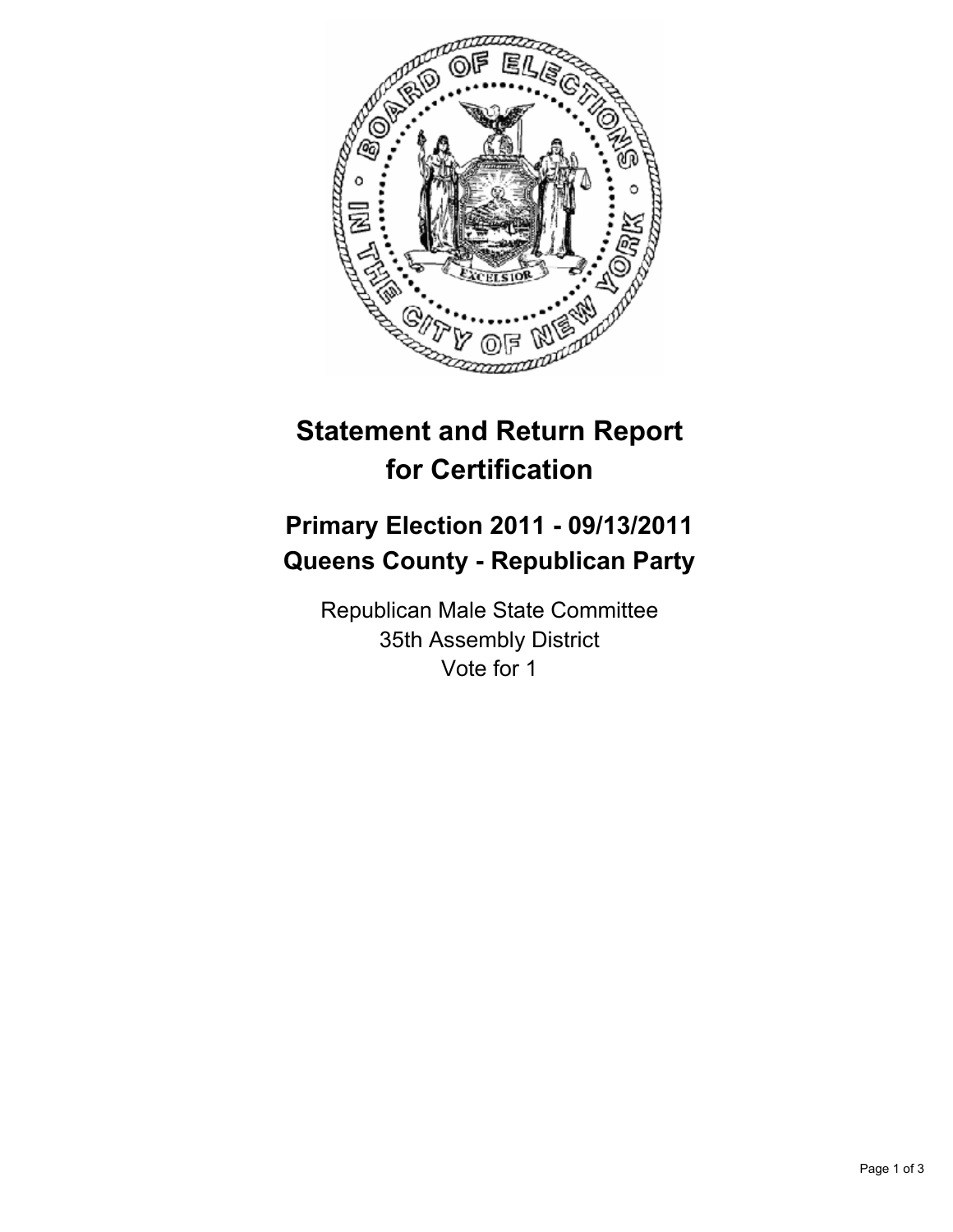

## **Assembly District 35**

| <b>PUBLIC COUNTER</b>                                    | 236 |
|----------------------------------------------------------|-----|
| <b>EMERGENCY</b>                                         | 0   |
| ABSENTEE/MILITARY                                        | 25  |
| <b>FEDERAL</b>                                           | 0   |
| <b>SPECIAL PRESIDENTIAL</b>                              | 0   |
| <b>AFFIDAVIT</b>                                         | 5   |
| <b>Total Ballots</b>                                     | 266 |
| Less - Inapplicable Federal/Special Presidential Ballots | 0   |
| <b>Total Applicable Ballots</b>                          | 266 |
| ANGEL G MUNOZ                                            | 130 |
| <b>KEVIN LI</b>                                          | 96  |
| ANTON TRAPRA (WRITE-IN)                                  | 1   |
| <b>BOB TURNER (WRITE-IN)</b>                             | 1   |
| SHAWN MEEHAN (WRITE-IN)                                  | 1   |
| <b>Total Votes</b>                                       | 229 |
| Unrecorded                                               | 37  |